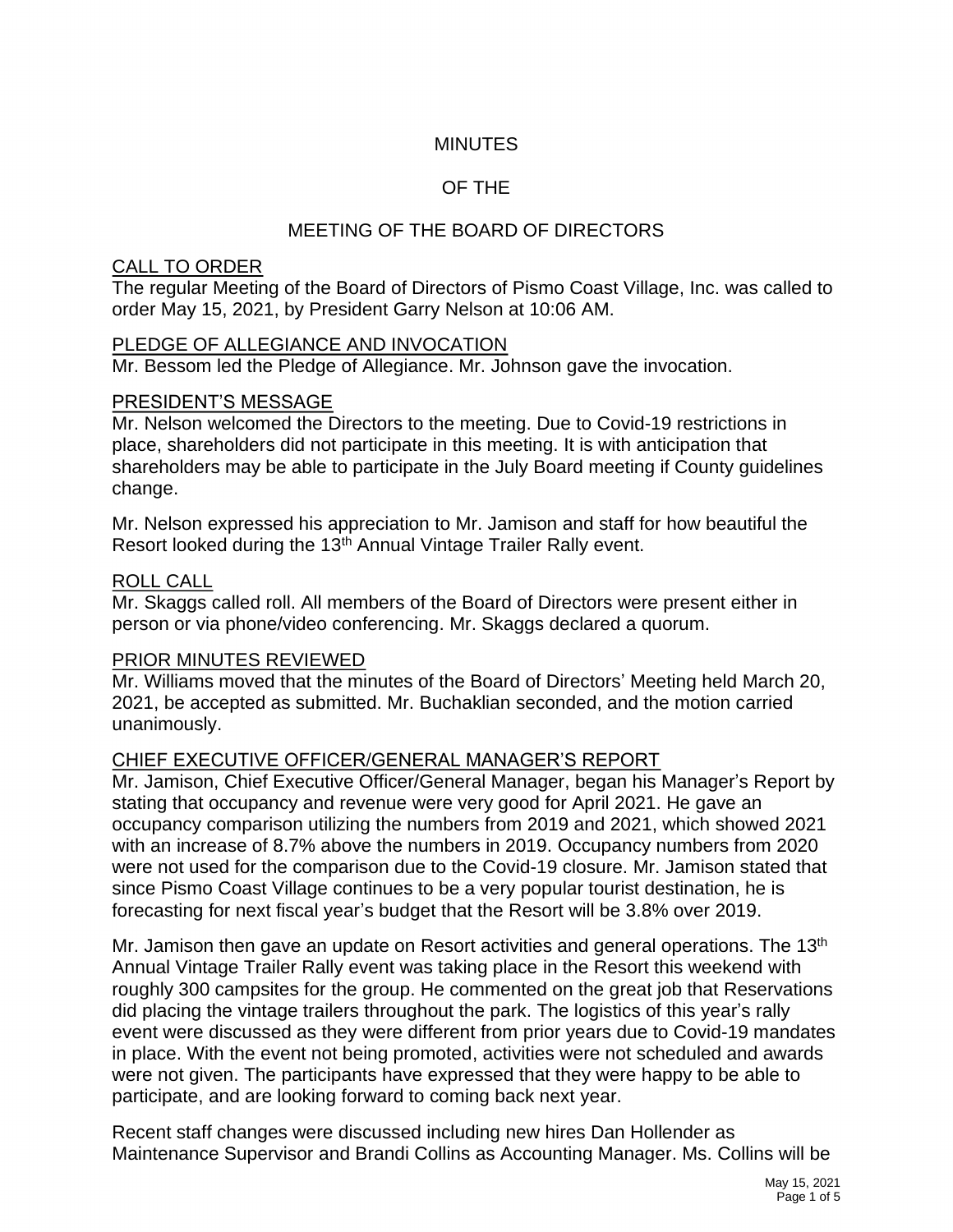taking over for Kitty Karstetter in Accounting who will be retiring this summer. A few positions have been filled in the General Store and Security. To meet the continuing challenges of staffing, ads are still running for General Store, Trailer Movers, RV Shop, Reservations and an Administrative Assistant in Corporate office.

Notification has been received that PCV's Payment Protection Program (PPP) loan of \$540,000 has been forgiven. Good Sam's representatives were onsite. Their ratings were presented. Per Good Sam's overview of the older restrooms, Mr. Jamison indicated that he will be putting restroom cosmetic upgrades into next fiscal year's budget draft.

Board member, Mr. Willems, was given an electronic tablet to demo during the Board meeting. Steps are being taken to help the Board go paperless during meetings in the near future. One tablet was purchased initially to test its capabilities and compatibility. Prior to the meeting, the Board agenda and documentation were uploaded for Mr. Willem's viewing during the meeting. He stated that the tablet was easy to use and all documentation was easily accessible. The goal is to eventually eliminate the Board blue folders, and provide a device for those Board members who do not already bring their own devices to the meetings.

Mr. Jamison asked the Board for their consideration of the logistics and planning for the 2022 Annual Shareholders' Meeting. A determination will need to be made as to whether the event will take place at the South County Regional Center as in past years or be conducted via Zoom as was in 1/2021, and whether the Resort will move forward with the Shareholders' Wine Reception.

#### EXECUTIVE AND PERSONNEL & COMPENSATION/BENEFITS COMMITTEE REPORT Mr. Pappi, Chair of the Personnel and Compensation/Benefits Committee reported that

there was a joint meeting held Friday, May 14, with the Executive Committee. All Committee members were present. Mr. Jamison also attended and presented the General Manager's report. He discussed the status of the Resort, and staffing and new hires along with open positions. He reported on the Good Sam's Club positive ratings that were given during their visit to the Resort, and reviewed the 401(k) plan. The plan representative will be onsite in June to address employee questions and inquiries. Old and new business was discussed. A resolution out of committee will be presented during Closed Session.

### FINANCE COMMITTEE REPORT

Mr. Roberts, Chair, reported that the Committee met this morning, May 15. All Committee members were present. Mr. Jamison and Mr. Skaggs attended as guests. Mr. Roberts reported the Committee reviewed the financial statements for March and April 2021, and reviewed the first draft of the budget for Fiscal Year 2021/2022 including Capital Expenditures. The Committee reviewed the proposed rate increase of Resort nightly site fees by \$5 per night, effective January 1, 2022. Mr. Roberts stated that the Balance Sheet remains strong. A resolution out of committee will be presented during Closed Session.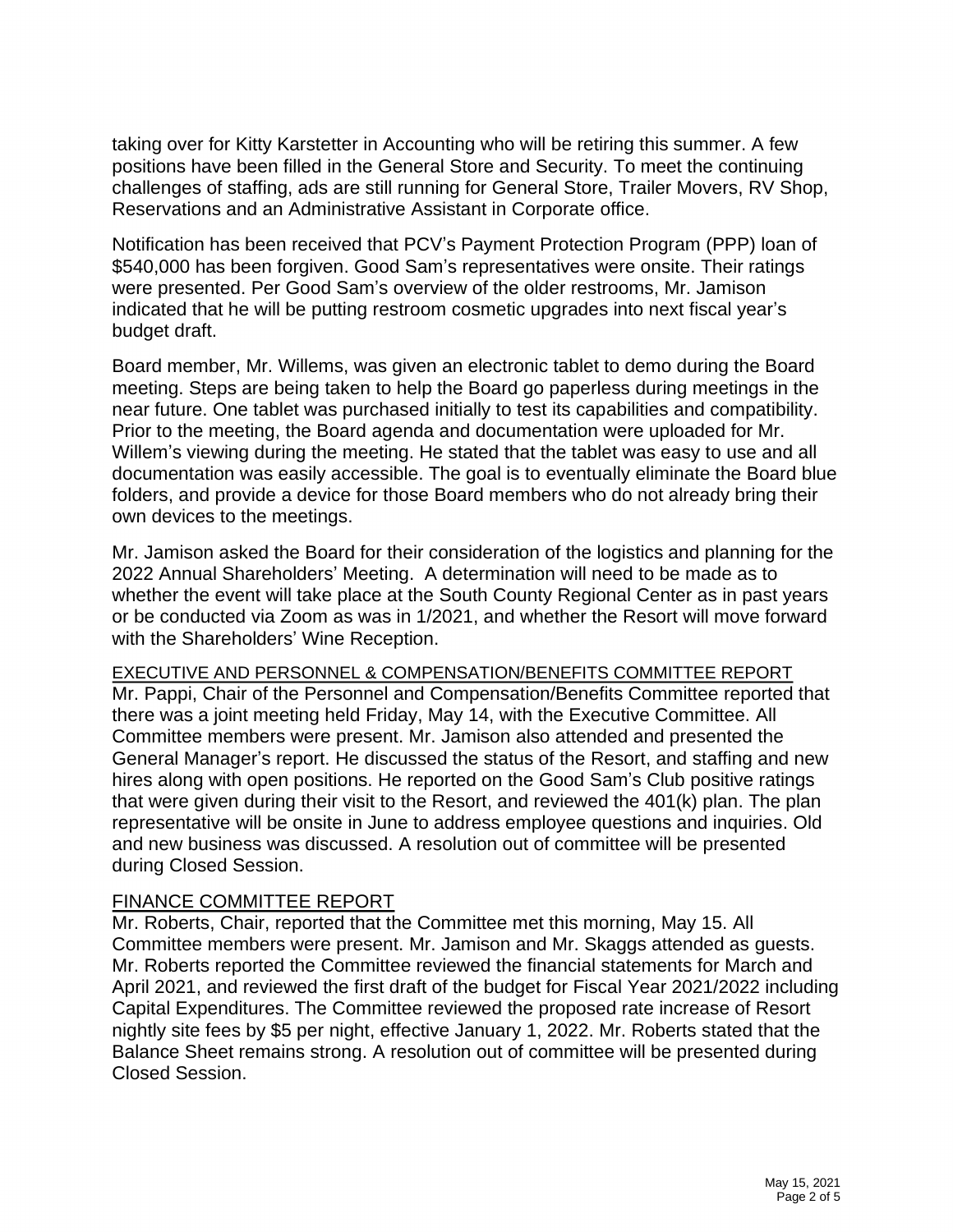# OPERATIONS COMMITTEE REPORT

Mr. Enns, Chair, reported that the Committee met this morning, May 15. All Committee members were present. The Committee discussed the 2022 Shareholder Information Manual and reservations calendar presented by Charles Amian, Operations Manager. The Committee also reviewed specifications for types of RVs allowed in the Resort, along with onsite RV wash rules. Electrical vehicle charging was also discussed. Recommendations will be addressed with Resort management. A motion out of committee will be presented during Closed Session.

### AUDIT COMMITTEE REPORT

Mrs. King, Chair, reported the Committee met Friday, May 14. All Committee members were present. Darrell Sisk, Reservations Supervisor, Kitty Karstetter, Accounting Manager and new hire, Brandi Collins, Accounting Manager were present as guests. They attended to give an update on month-end accounting overages/under reconciliation as last discussed at the May 2019 Audit Committee meeting. The Committee acknowledged that since their 2019 discussion, along with process improvements gained since that discussion and upon examination of the advanced reservations process, concluded to having found no concerns with the process as it exists today. The Committee will continue to monitor this process and make recommendations as necessary as part of their ongoing Audit Committee meeting routine going forward.

# ENVIRONMENTAL, HEALTH & SAFETY ADVISORY COMMITTEE REPORT

Mr. Skaggs, Chair, reported that the Committee met Friday, May 14. All Committee members were present. Charles Amian, Operations Manager, was present. Mr. Amian gave an update on new incidents regarding the health and safety of employees and guests. There were no new guest incidents to report. One incident was reported involving an employee who had sustained minor injuries from a rolling gate at the RV Shop. Mr. Amian also presented the Resort's existing Tsunami Evacuation Plan. No changes were made. Past PCV tsunami/flooding history will be added to the current plan. Justin Laughlin, Trailer Mover, gave input on the existing trailer moving operations and safety issues. He made recommendations which included hiring additional trailer moving staff as well as trailer inspection staff, providing additional guest reminders of 12 noon check-out, and adding yellow spotting marks to each trailer site. He also proposed that additional RV storage be purchased to add more room to each lot for easier trailer moving access. Mr. Amian distributed the current list of open EH&SA Advisories, and provided a field review for the Committee which included assessments of the Overlook ramp repairs, swimming pool area, mini golf facility, arcade, laundromat, Clubhouse, restaurant and General Store.

# NOMINATING COMMITTEE REPORT

Mr. Willems, Chair, reported that the Committee met Friday, May 14. All Committee members were present. The Committee reviewed interview questions with no changes to be made at this time. Two candidate interviews were conducted with both candidates being very qualified. Form letters were reviewed afterwards.

Mr. Nelson recessed the meeting at 10:43 AM. He reconvened the meeting in Closed Session at 10:58 AM.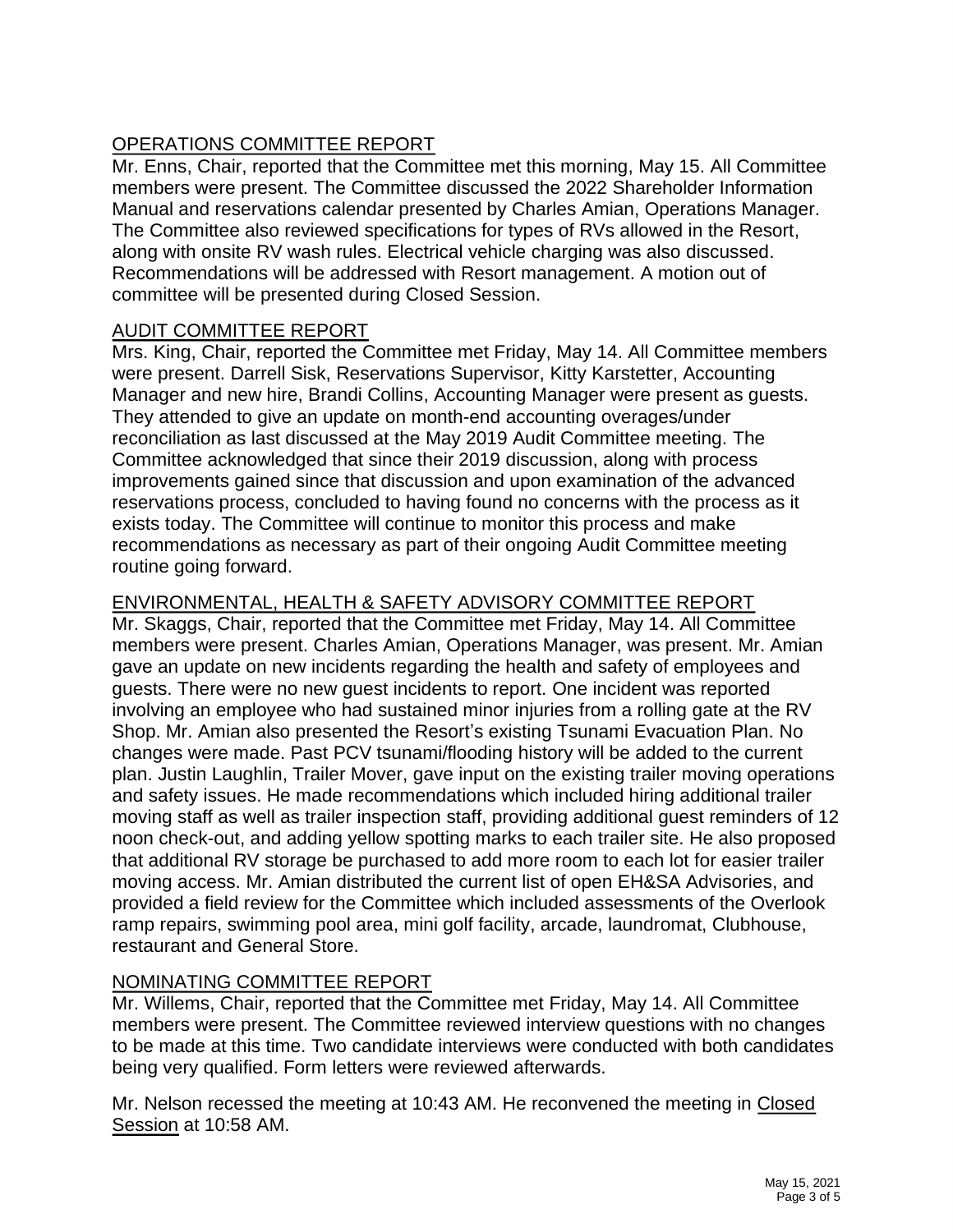# OLD BUSINESS

No old business.

#### NEW BUSINESS

### EXECUTIVE COMMITTEE REPORT

The Executive Committee presented for Board approval its Resolution Out of Committee to increase the buy back shares from 30 to 50 shares for the Company. Per Mr. Pappi, the Company owns 25 shares with authority up to 30. Discussion ensued. A recommendation was made for Mr. Jamison to seek further guidance from the Resort's legal counsel before a decision is made. The resolution was tabled for further consideration.

### OPERATIONS COMMITTEE REPORT

The Operations Committee presented for Board approval its Motion Out of Committee to adopt the 2022 Shareholders' Information Manual as presented. A vote was taken, and the motion carried unanimously.

#### 401(k) PLAN

Mr. Williams moved, Mr. Hearne seconded, and the Board unanimously passed the following resolution:

### **RESOLUTION # \_1258/1233**

Resolved to continue without change the Pismo Coast Village Safe Harbor 401(k) Plan for the employee benefit's program.

Further resolved to continue paying the employee's quarterly enrollment fees for the 401(k) Plan.

Further resolved to reaffirm the policy that the Corporation shall match each participating employee's 401(k) Plan contribution at 100% of each dollar up to a maximum of 4% of the employee's compensation.

#### FINANCE COMMITTEE REPORT

 $\sim$   $\sim$   $\sim$ 

The Finance Committee presented for Board approval its Resolution Out of Committee to increase nightly site fees effective January 1, 2022. A vote was taken, and the Board unanimously passed the following resolution:

### **RESOLUTION # 1259/1232**

Resolved to increase the nightly site fees by \$5 per night, effective January 1, 2022.

| Site Fees                         |                                              |
|-----------------------------------|----------------------------------------------|
| Non-Prime Weekday (Sun. - Thurs.) | \$69/night, plus tax                         |
| Non-Prime Weekend (Fri. & Sat.)   | \$73/night, plus tax                         |
| <b>Prime Time</b>                 | \$79/night, plus tax                         |
| <b>Summer Prime</b>               | \$86/night, plus tax                         |
| Group Rates (10 or more RVs)      |                                              |
| <b>Winter Non-Prime</b>           | \$2 discount on the appropriate nightly rate |
|                                   |                                              |